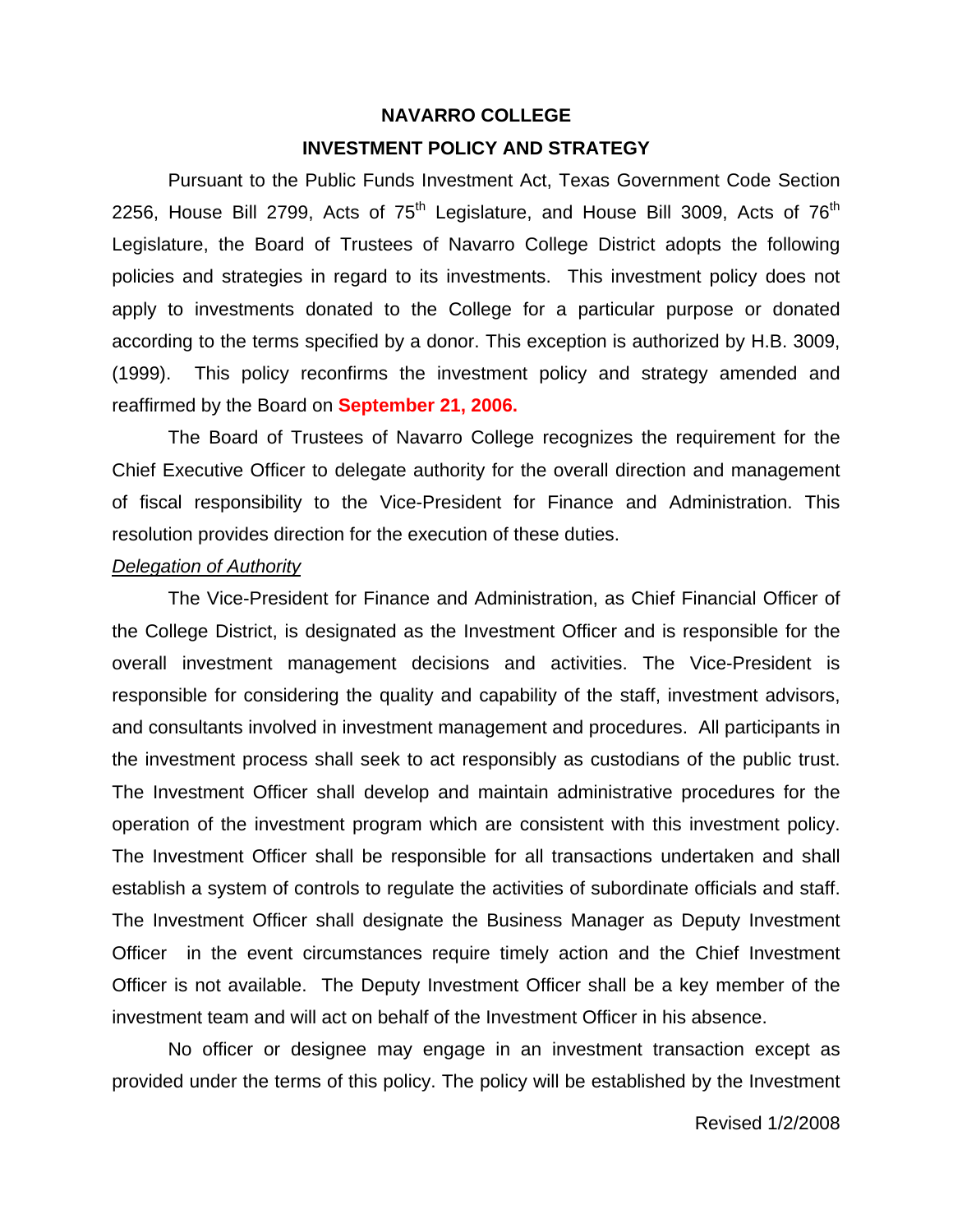Officer and recommended by the President to the Board of Trustees for final approval. This authority is effective until rescinded by the Board of Trustees or until the termination of employment.

### *Scope*

This investment policy applies to all the financial assets and funds held by the Navarro College District. Navarro College consolidates its funds into one investment fund for investment purposes for efficiency and maximum investment opportunity. These funds are defined in Navarro College's Annual Financial Report and include:

Educational and General Fund, Debt Service Fund, Plant Fund, Auxiliary Fund, Agency Fund, Student Financial Aid Funds and any other funds held by Navarro College unless specifically exempted by the Board of Trustees and this policy.

#### **OBJECTIVES**

#### *Safety*

Safety of principal is the foremost objective of the investment program. Investments shall be undertaken in a manner that seeks to ensure the preservation of capital in the overall portfolio.

There are various types of investment risks faced by the College's portfolio. In compliance with Governmental Accounting Standards Board (GASB) Statement 40, the College addresses these various types of risk.

#### *Custodial Risk*

Custodial Risk is defined as (1) deposits that are uninsured and either (a) uncollaterilized or collateralized but not in the governments name or investments that are uninsured and unregistered.

In accordance with the collateralization policy for deposits and certificates of deposits, all of Navarro College's investments are fully collateralized by FDIC insurance, pledged securities and/or a surety bond in the name of the College District.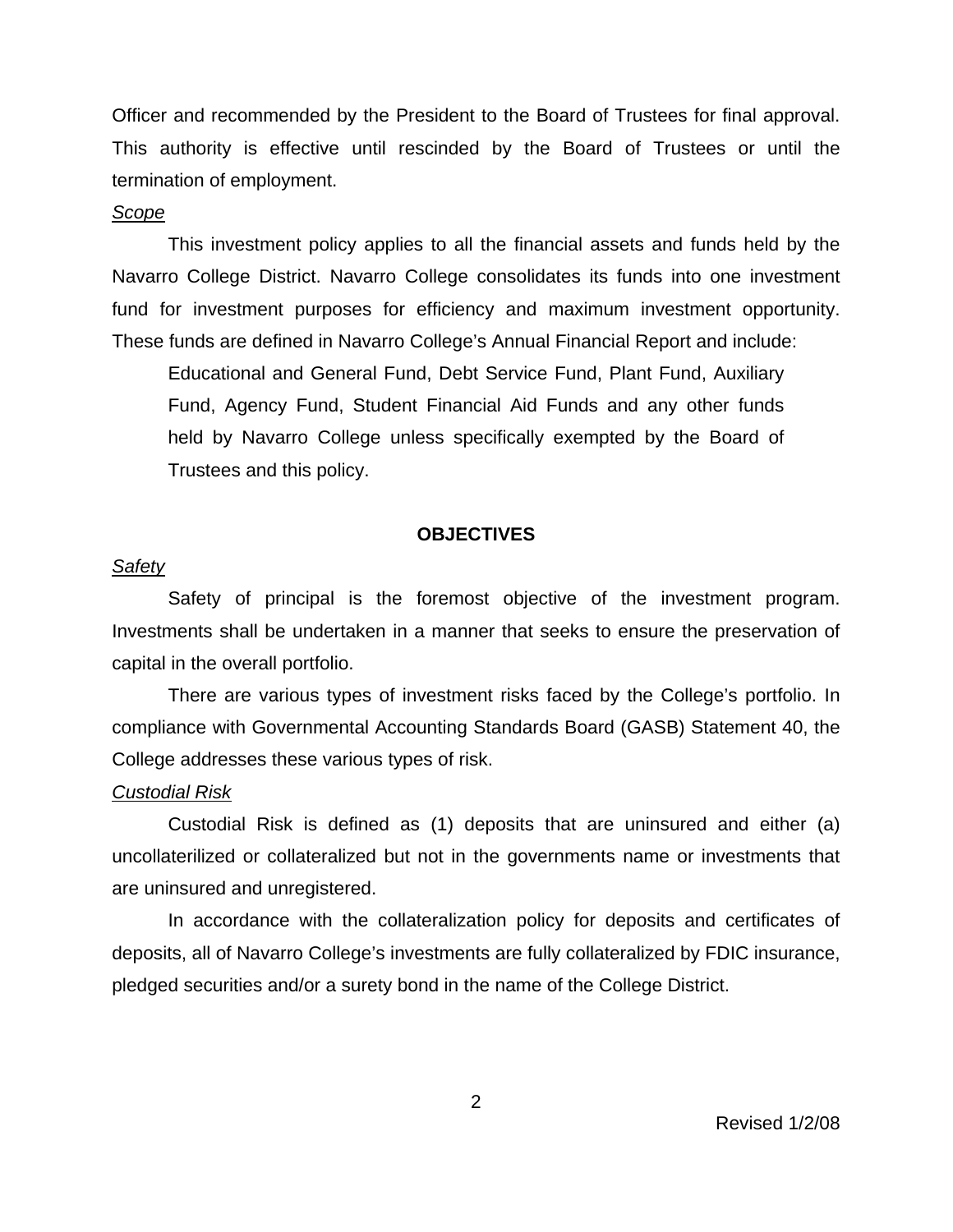#### *Credit Risk*

Credit Risk is the risk of loss due to the failure of the security or backer. In order to disclose credit risk, credit ratings from a national statistical organization will be reported on the year-end investment report. Obligations of or guaranteed by the U.S. Government do not require disclosure of credit quality. Certificates of Deposit are fully collateralized and do not require a credit risk rating. If an investment is unrated, that fact must be disclosed.

#### *Concentration of Credit Risk*

In accordance with GASB 40, governments need to disclose by amount and issues any concentration in one issuer that represents five percent (5%) or more of the total assets in the portfolio for that business activity.

Investments issued or explicitly guaranteed by the U.S. Governments and investments in mutual funds or pools are excluded. Navarro College's auditors classify short-term Certificates of Deposit as "Deposits" and do not require disclosure. Longterm Certificates of Deposit are fully collateralized and do not require disclosure.

#### *Interest Rate Risk*

Navarro College needs to disclose its interest rate sensitivity of its investments. Individual investment maturities will be listed in the investment report and a Maturity Schedule will be presented for the Navarro College Board of Trustees review in the quarterly investment report. Variable interest rate instruments are discouraged since these items are highly sensitive to interest rate changes. In addition, maturities of investments generally should be five years or less.

#### *Liquidity*

The investment portfolio shall remain sufficiently liquid to meet all operating requirements that may be reasonably anticipated. This is accomplished by structuring the portfolio so that securities mature concurrent with cash needs to meet anticipated demands. Since all possible cash demands cannot be anticipated, the portfolio should consist largely of securities with active secondary or resale markets.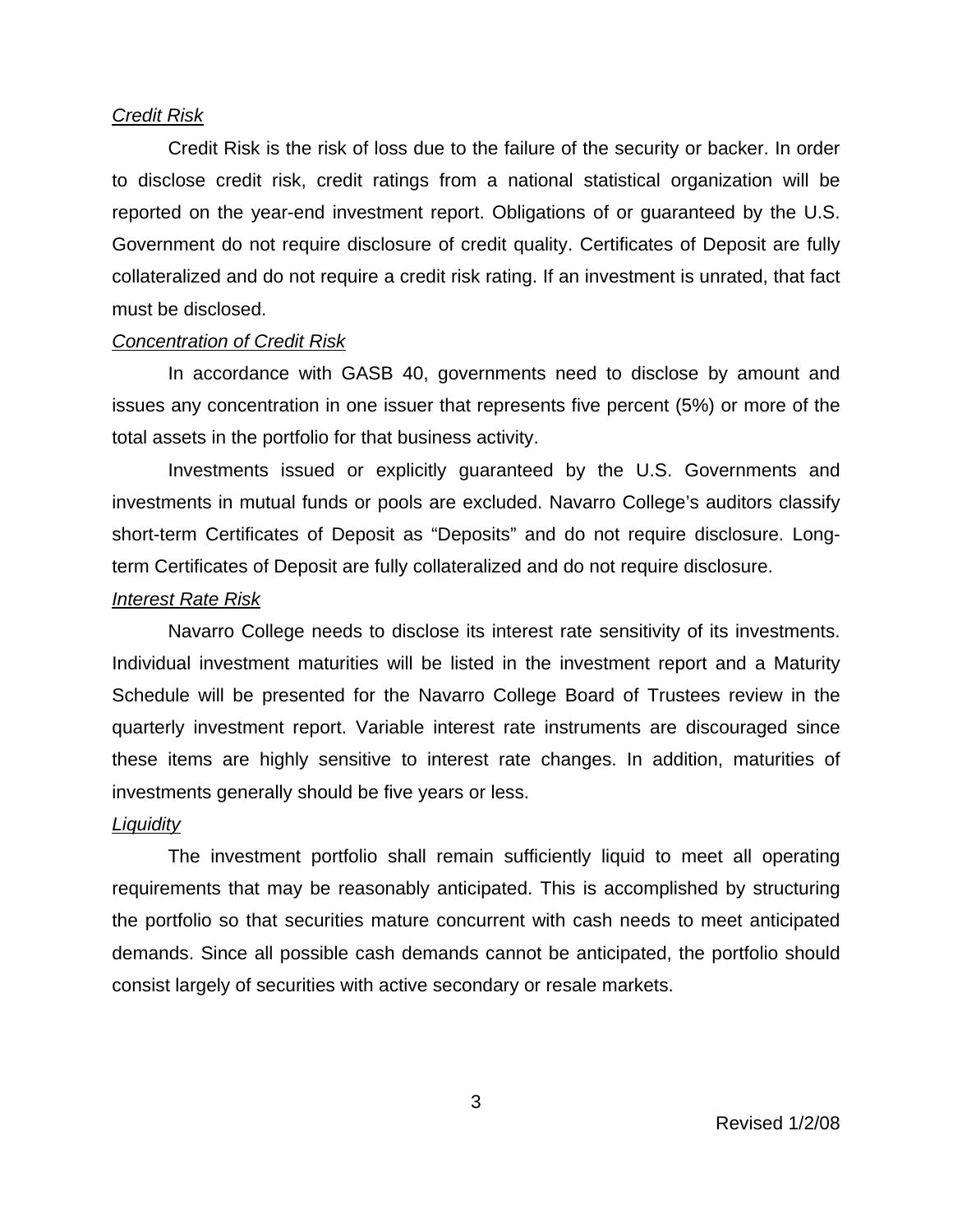*Yield*

The investment portfolio shall be designed with the objective of attaining a market rate of return throughout budgetary and economic cycles, taking into account the investment risk constraints and liquidity needs. Return on investment is of least importance compared to the safety and liquidity objectives described above. The core of investments is limited to relatively low risk securities in anticipation of earning a fair return relative to the risk being assumed. Securities shall not be sold prior to maturity with the following exceptions:

a declining credit security could be sold early to minimize loss of principal; a security swap would improve the quality, yield, or target duration in the portfolio; or liquidity needs of the portfolio require that the security be sold.

#### **INTERNAL CONTROL PROCEDURES**

Internal control is the process by which Navarro College's Board of Trustees and management obtain reasonable assurance as to achievement of specified objectives. It consists of interrelated components with integrity, ethical values and competence, and the control environment serving as the foundation for establishing objectives, risk assessment, information systems, control procedures, communication, managing change, and monitoring.

#### *Prudence*

The standard of prudence to be used by investment officials shall be the "prudent person" standard and shall be applied in context of managing an overall portfolio. Investment officers acting in accordance with procedures and this investment policy and exercising due diligence shall be relieved of personal responsibility for an individual security's credit risk or market price changes, provided deviations from expectations are reported in a timely fashion and the liquidity and the sale of securities are carried out in accordance with the terms of this policy.

Investments shall be made with the judgment and care, under circumstances then prevailing, which persons of prudence, discretion and intelligence exercise in the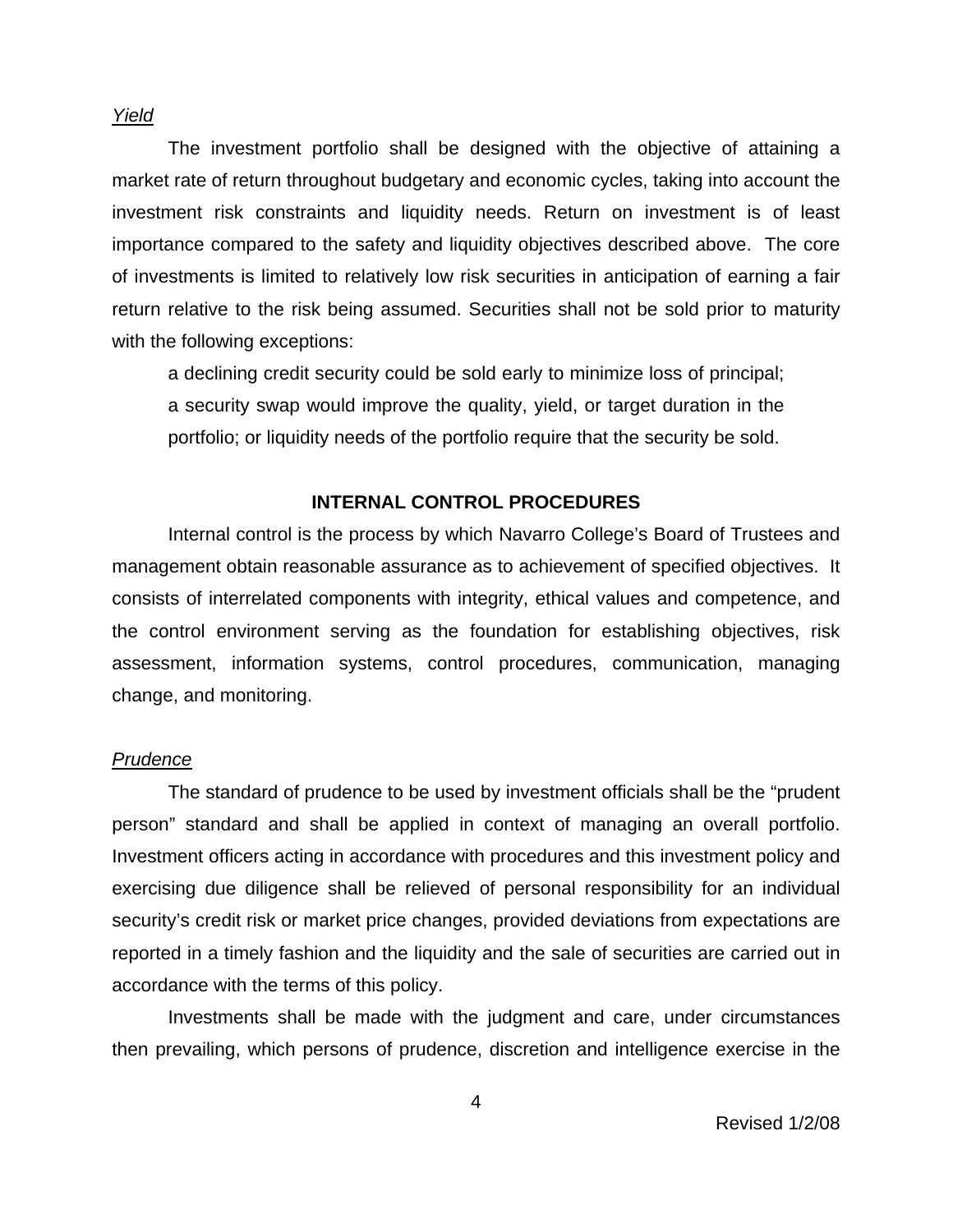management of their own affairs, not for speculation, but for investment, considering the probable safety of their capital as well as the probable income to be derived.

## *Ethics and Conflicts of Interest*

Officers and employees involved in the investment process shall refrain from personal business activity that could conflict with the proper execution and management of the investment program, or that could impair the ability to make impartial decisions. Employees and investment officials shall disclose any material interests in financial institutions with which they conduct business. They shall further disclose any personal financial/investment positions that could be related to the performance of the investment portfolio. Employees and officers shall refrain from undertaking personal investment transactions with the same individual with whom business is conducted on behalf of their entity. An investment officer who has a personal business relationship with any entity seeking to sell an investment to Navarro College or who is related in the second degree by marriage (affinity) or blood relations (consanguinity) to an individual seeking to sell an investment to Navarro College is required to file a statement disclosing the relationship with the Texas Ethics Commission and the Navarro College Board of Trustees.

## *Delegation of Authority*

Authority to manage the investment program is granted to the Vice-President for Finance and Administration and derived responsibility for the operation of the investment program is hereby delegated to the Investment Officer. No person may engage in an investment transaction except as provided under the terms of this policy and its procedures. The Investment Officer shall be responsible for all transactions undertaken and shall establish a system of controls to regulate the activities of subordinate officials.

## *Quality and Capability of Investment Management:Training*

Each member of the Board of Trustees, the President, and its investment officers shall attend at least one training session, provided by the Texas Higher Education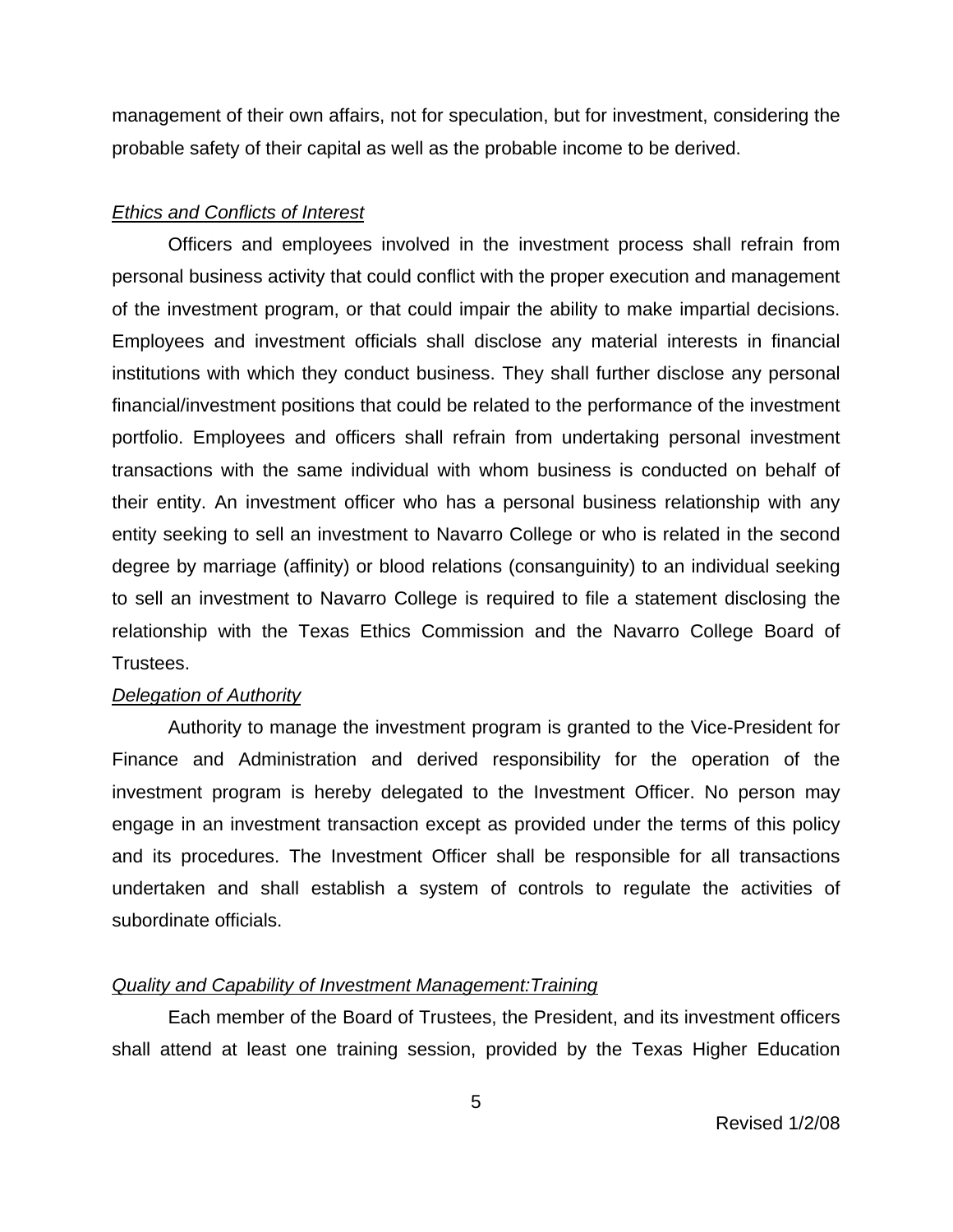Coordinating Board, relating to the person's responsibilities under the Public Funds Investment Act within six months after taking office or assuming duties. The training must include education in: investment controls, security risks, market risks, and compliance with the Public Funds Investment Act.

The investment officers shall attend a training session not less than once in a two-year period and may receive training from any independent source such as Texas Higher Education Coordinating Board, other governmental agencies, or non-profit organizations. The investment officers shall prepare a report on the Public Funds Investment Act and deliver it to the Board no later than the 180<sup>th</sup> day after the last day of each regular session of the legislature.

#### **SAFEKEEPING AND CUSTODY**

#### *Authorized Financial Dealer and Institution*

A list will be maintained of financial institutions authorized to provide investment services. In addition, a list will also be maintained of approved security broker/dealers selected by credit worthiness. These may include "primary" dealers or regional dealers. An annual review of the financial condition and registration of qualified bidders will be conducted.

For fiscal year **2007-08**, the Board approves Corsicana National Bank and Trust as its primary dealer for purchase of securities and all financial institutions servicing the College service area as banks for purchase of certificates of deposit and other interest bearing accounts if the institution can provide appropriate deposit insurance and/or pledged collateral or surety bonds.

The College will solicit at least three (3) competitive quotes when it purchases Certificates of Deposit and similar investments. The primary depository bank has provided a "floor" rate for these investments. Competitive rates will be solicited by telephone from at least two other financial institutions before a Certificate or similar investment is purchased. A bid file will be maintained of those bids. The institution providing the best rate in the opinion of the investment officers will be selected.

6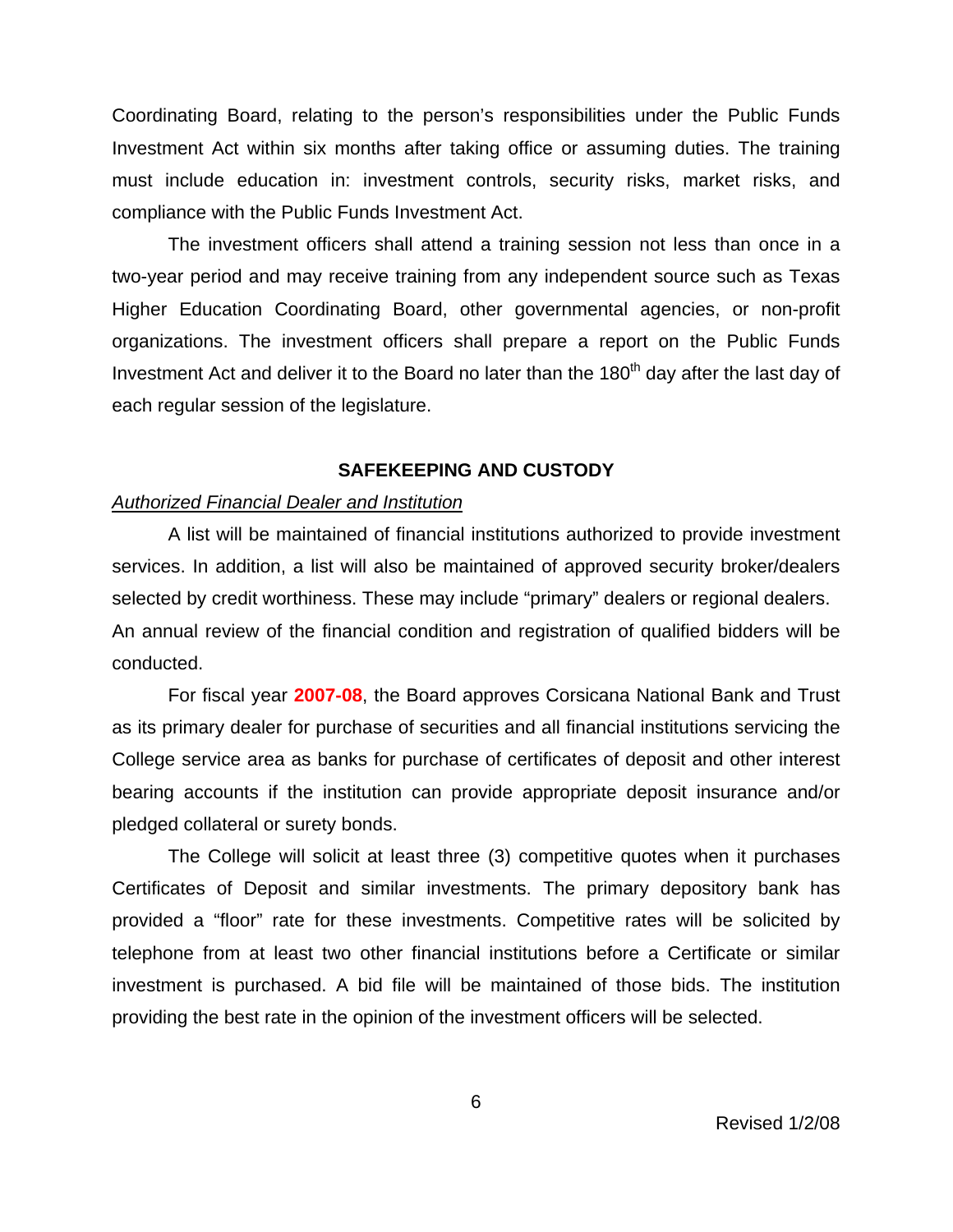The Investment Officer is responsible for establishing and maintaining an internal control structure designed to ensure that the assets of Navarro College are protected from loss, theft or misuse. The internal control structure shall be designed to provide reasonable assurance that these objectives are met. The concept of reasonable assurance recognizes that (1) the cost of the control should not exceed the benefits likely to be derived; and (2) the valuation of costs and benefits requires estimates and judgements by management.

Accordingly, the President shall establish a process of annual independent review by an external auditor to assure compliance with policies and procedures. The internal controls shall address the following points:

- a. Control of collusion. Collusion is a situation where two or more employees are working in conjunction to defraud their employer.
- b. Separation of transaction authority from accounting and record keeping. By separating the person who authorized or performs the transaction from the people who record or otherwise account for the transaction, a separation of duties is achieved. All investment transactions will be settled on a delivery versus payment basis with the exception of investment pools and mutual funds.
- c. Custodial safekeeping. Securities purchased from any bank or dealer including appropriate collateral (as defined by State law) shall be placed with an independent third party for custodial safekeeping.
- d. Avoidance of physical delivery securities. Book entry securities are much easier to transfer and account for since actual delivery of a document never takes place. Delivered securities must be properly safeguarded against loss or destruction. The potential for fraud and loss increases with physically delivered securities.
- e. Clear delegation of authority to subordinate staff members. Subordinate staff members must have a clear understanding of their authority and responsibilities to avoid improper action. Clear delegation of authority also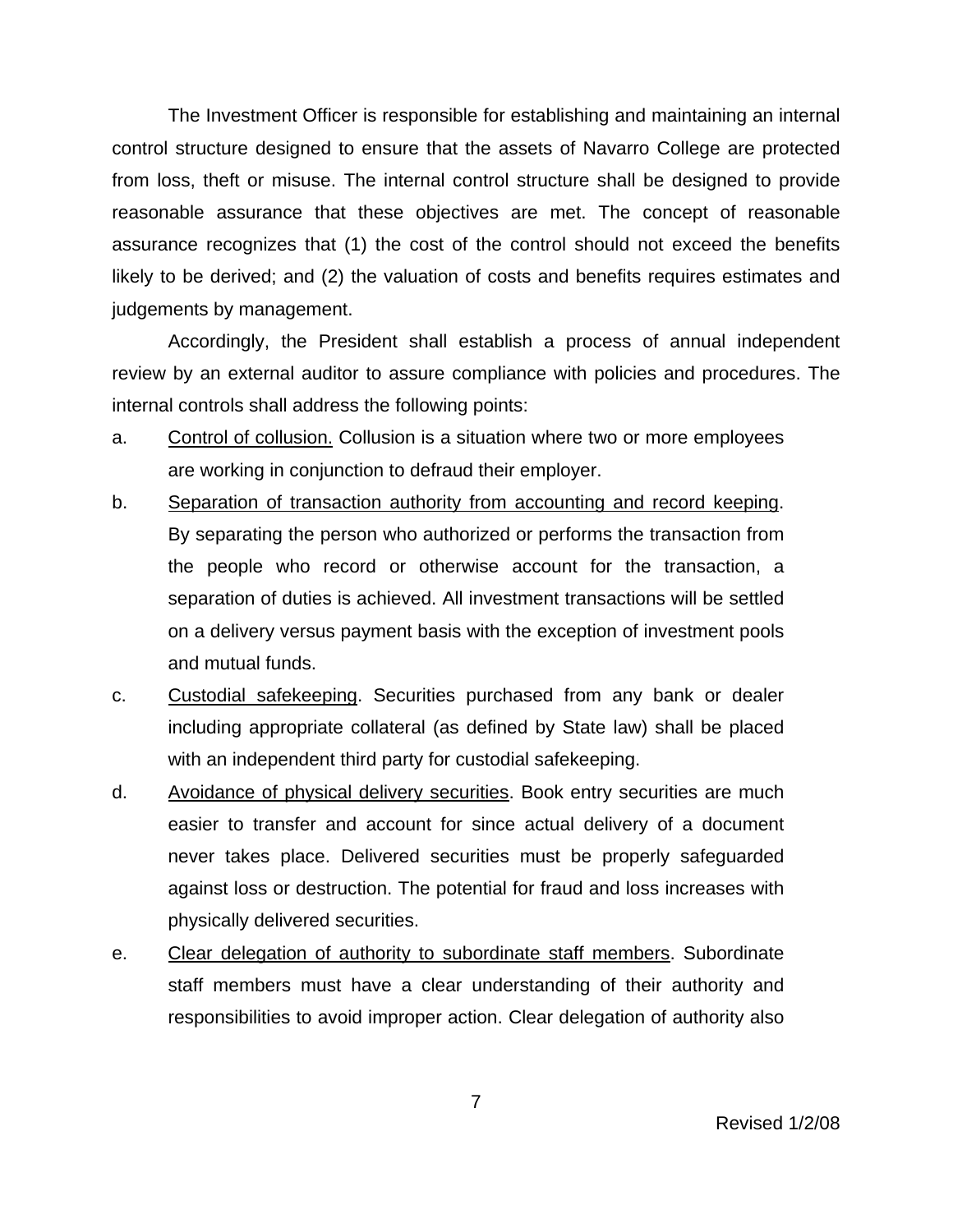preserves the internal control structure that is contingent on the various staff positions and their respective responsibilities.

## **SUITABLE AND AUTHORIZED INVESTMENTS**

## *Investment Types*

The following investments will be permitted by this policy:

- a. U.S. Government obligations such as Treasury Bills, Treasury Notes, Treasury Bonds, Discount Notes and Debentures
- b. U.S. Government agency obligations such as Farm Credit System, Farmers Home Administration, Federal Home Loan Bank, Federal Home Loan Mortgage Corporation, Government National Mortgage Association, Small Business Administration, Student Loan Marketing Association; and Tennessee Valley Authority
- c. Certificates of deposit
- d. Savings and loan association deposits
- e. Prime commercial paper that has a stated maturity of 270 days or less and is rated not less than A-1 or P-1 by at least two nationally recognized credit rating agencies.
- f. Investment-grade obligations of state, local governments, and public authorities

The following investments are not authorized by this policy:

Obligations whose payment represents the coupon payments on the outstanding principal balance of the underlying mortgage-backed security collateral and pays no principal;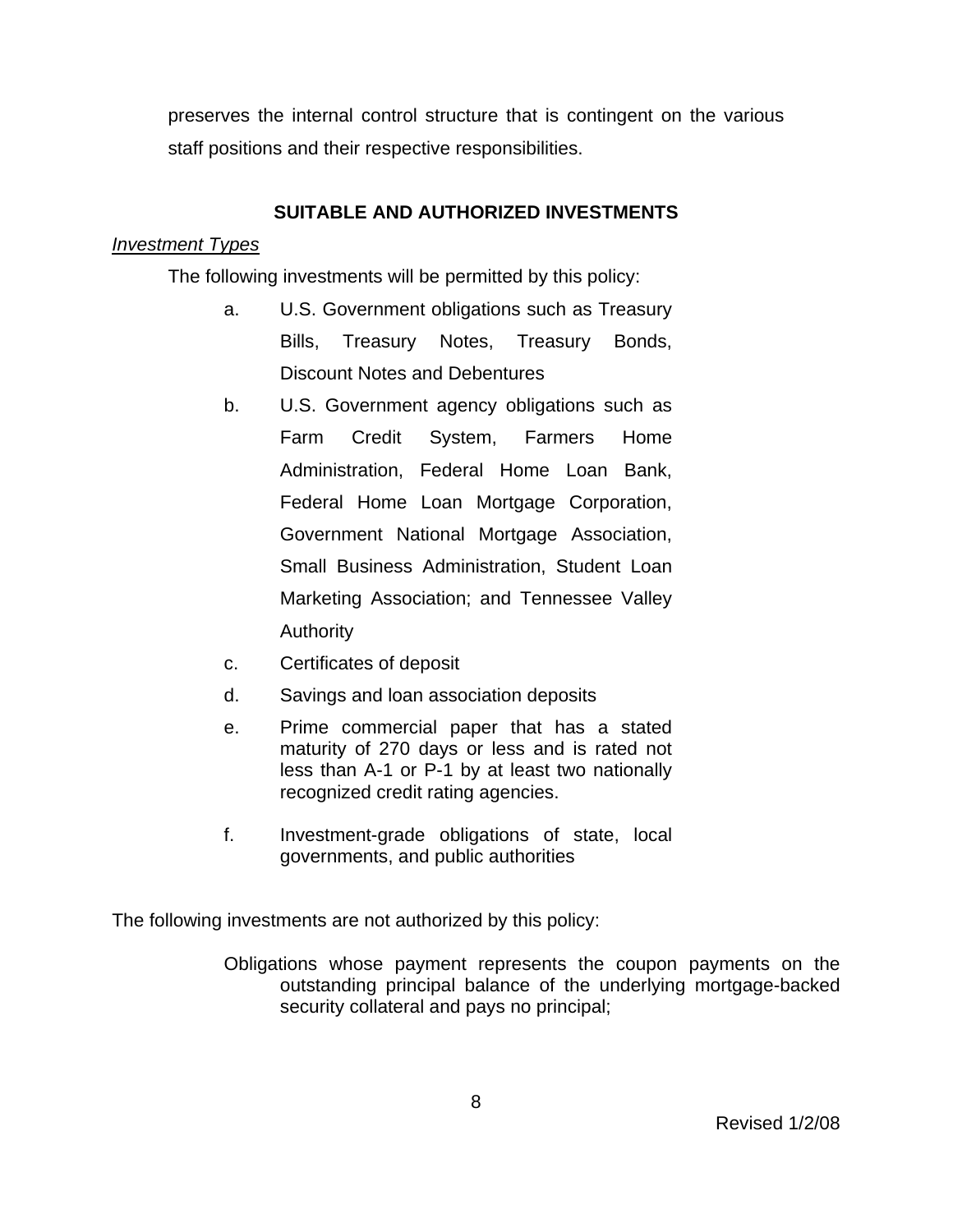- Obligations whose payment represents the principal stream of cash flow from the underlying mortgage-backed security collateral and bears no interest;
- Collateralized mortgage obligations that have a stated final maturity date of greater than 10 years; and
- Collateralized mortgage obligations the interest rate of which is determined by an index that adjusts to opposite to the changes in a market index.

## *Collateralization*

In accordance with state law, full collateralization will be required on certificates of deposit and cash held in the College's depository bank. Collateralization of certificates of deposit and cash balances will be in accordance with Chapter 2257 of Vernon's Texas Codes Annotated. The total value of eligible collateral to secure the College's deposit of public funds must be in an amount not less than the amount of public funds increased by the amount of any accrued interest. The value of investment security shall be its market value.

Investment securities to collateralize deposits of Navarro College shall be U.S. Government debt obligations, U.S. Agency debt obligations, State of Texas, local municipalities and district debt obligations. All investment securities will be held at the Federal Reserve Bank, the Federal Home Loan Bank or at a third party bank as approved by the College.

All substitution of security collateral shall be approved by the Investment Committee composed of the Vice-President for Finance and Administration, the Business Manager, and the Comptroller.

In accordance with H.B. 3459, the College requires the collateral pledged on mortgage backed securities pledged to the District be in an amount of not less than 110% of the market value of the securities.

Navarro College depository banks shall maintain a separate, accurate and complete record relating to pledged investment security, a deposit of public funds and a transaction related to a pledged investment security. It is the College's responsibility to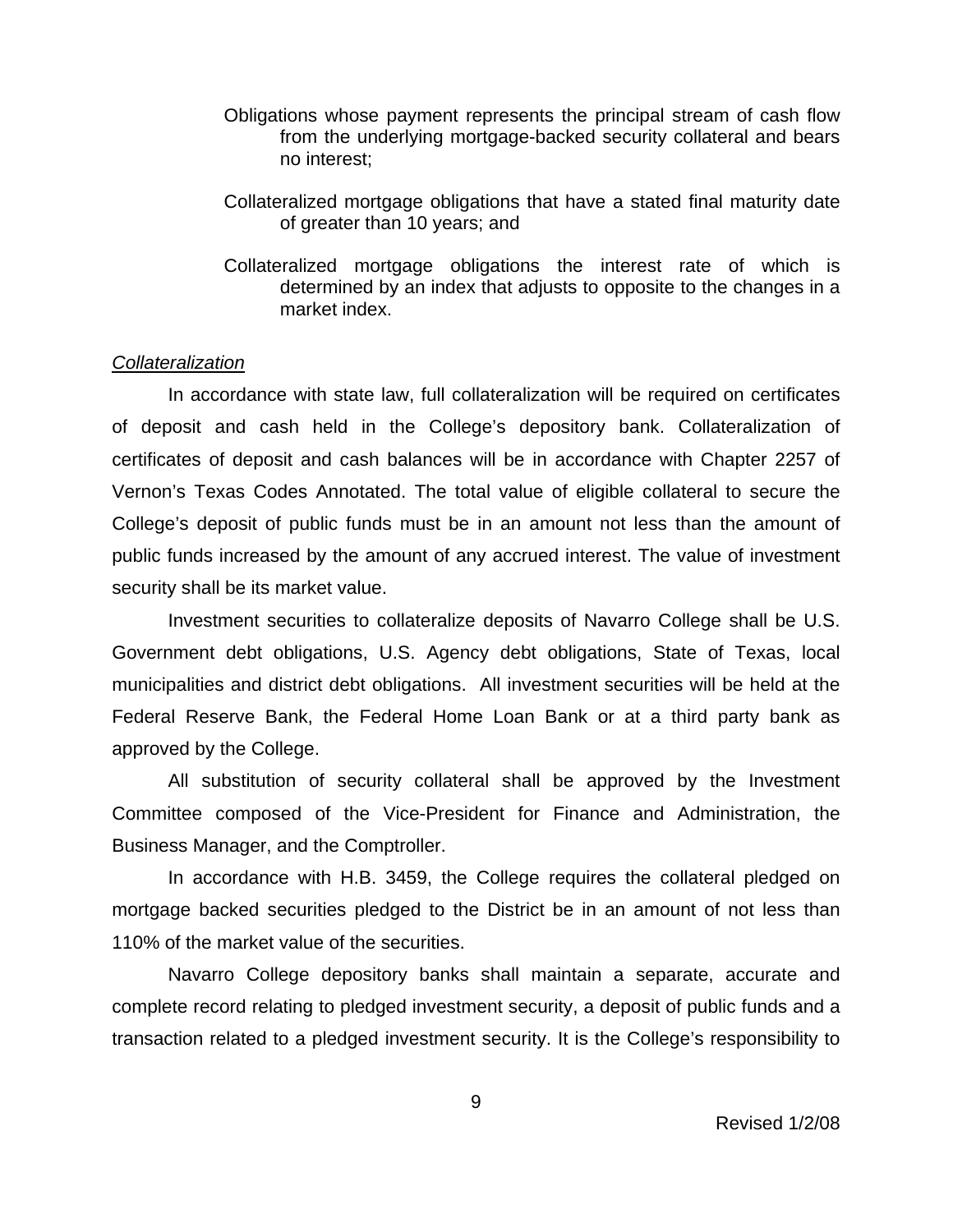inform the depository banks of any significant change in the amount of activity of its deposits.

According to Section 2257.048 of the Government code, a security interest arises out of a depository's bank pledge at the time that the custodian identifies the pledge of the security on it's books and records and issues the trust receipt.

## **INVESTMENT STRATEGY**

### *Diversification*

The investments will be diversified by security type and maturity. The buy and sell decisions in regard to investments entered into the portfolio will be made by the investment team. The investment team shall be composed of the Vice-President for Finance and Administration and the Business Manager.

Buy and sell decisions will be primarily influenced by cash flow in each of the respective funds listed previously. The fundamental investment strategy of Navarro College will be to buy an investment and hold it until its maturity. However, because of changes in market conditions and changes in anticipated cash flow there may be instances where decisions will need to be made to liquidate the investment prior to its maturity.

When the investment team makes decisions in regard to purchasing securities for the portfolio, the team must interpret the interest rate cycle and may choose to make relatively long term purchases for the purpose of "locking in" a favorable interest rate or choose to make shorter term purchases if they anticipate interest rates to be more favorable in the future.

The investment team is given the responsibility for putting into place an investment portfolio which serves the College's financial requirements and also attempts to protect the College against market condition changes. It is the intent of this document to give the investment team the latitude to purchase investments within the scope outlined and to change strategies within the confines of the stated objectives of this policy.

10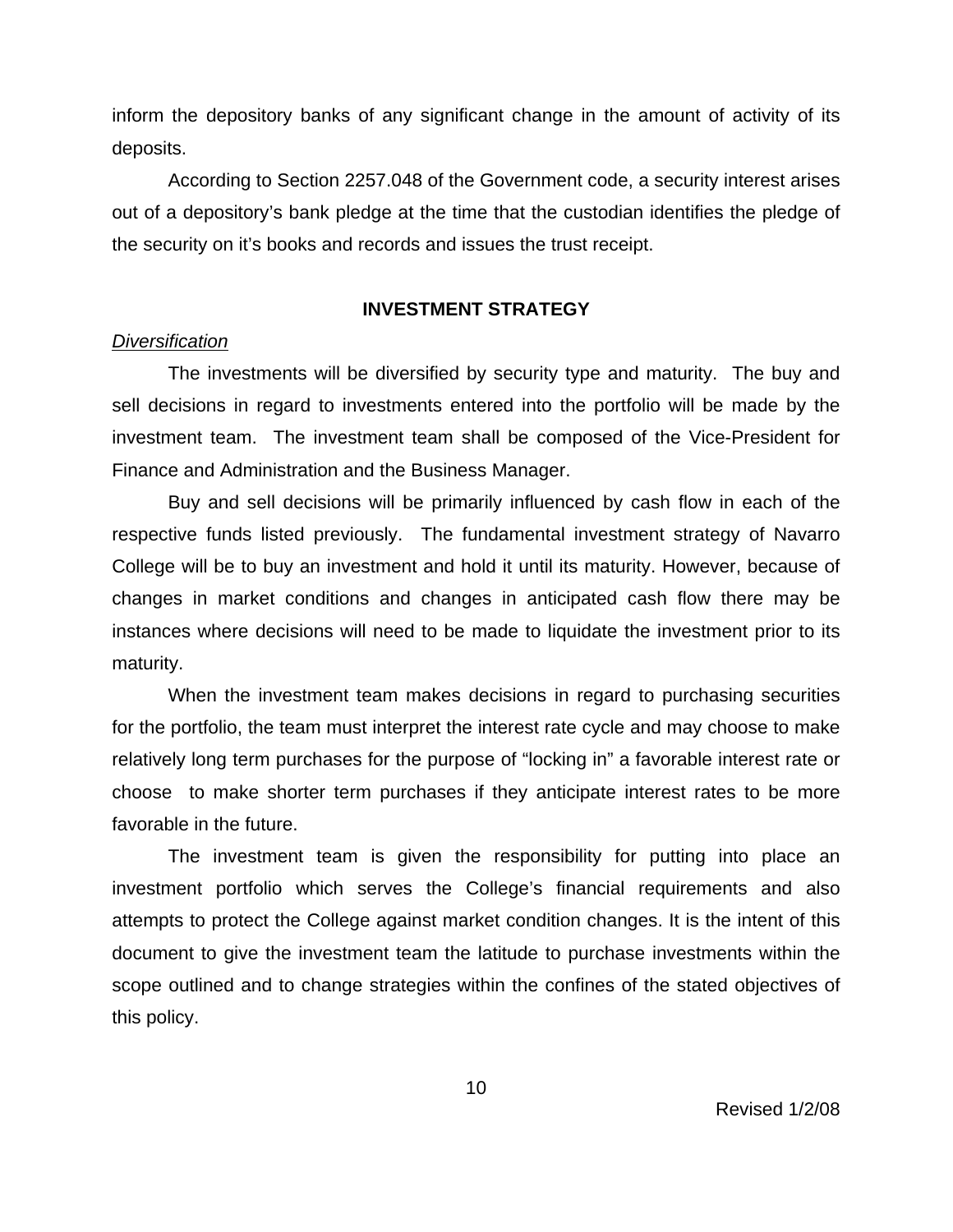### *Maximum Maturities*

Navarro College will normally limit final maturities on any securities to five years or less. To the extent possible, Navarro College will attempt to match its investments with anticipated cash flow requirements. Unless matched to a specific cash flow, Navarro College will not directly invest in securities maturing more than five (5) years from the date of purchase. The Investment Officer will analyze each fund and determine what the appropriate average weighted maturity of the portfolio should be.

The following funds will require investments that are shorter term in maturities. These funds will require investments that generally mature in one year or less:

> Educational and General Fund Plant Fund Auxiliary Enterprises Fund Agency Fund

Smaller amounts of the above funds may be invested for longer than one year if this investment is consistent with cash flow requirements. The following funds will normally allow for maturities of longer than one year:

## Debt Service Fund Student Financial Aid Fund

The Investment Officer will provide for a diversified maturity schedule for all investments. In addition, diversification of security types, i.e. Federal Home Loan Mortgage Notes, U. S. Treasury Bills, etc., is required. For Agency securities, normally no more than ten percent  $(10\%)$  of the total portfolio shall be in one type of security issued by one agency. There is no restriction on U.S. Treasury Notes.

## **REPORTING**

## *Methods*

The Investment Officer shall prepare an investment report at least quarterly, including a succinct management summary that provides a clear picture of the status of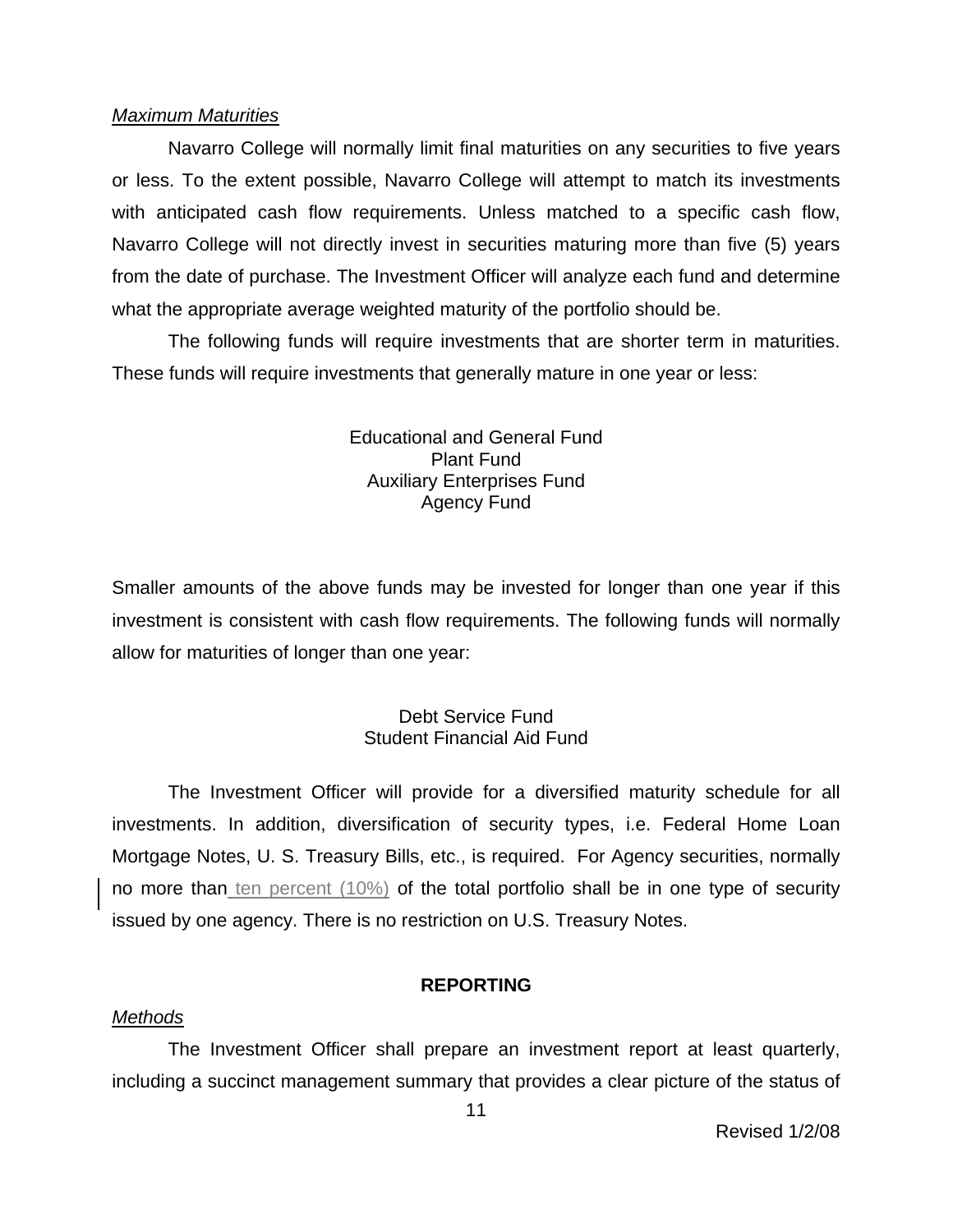the current investment portfolio and transactions made over the last quarter. This management summary will be prepared in a manner which will allow Navarro College to ascertain whether investment activities during the reporting period have conformed to the investment policy. The report should be provided to the President and the Board of Trustees. The report must:

- a. describe in detail the investment position of Navarro College on the date of the report;
- b. be prepared jointly by all investment officers of Navarro College;
- c. be signed by the Investment Officer and Deputy Investment Officer;
- d. contain a summary statement of each pooled fund group that includes the:
	- 1. beginning market value for the reporting period;
	- 2. additions and changes to market value during the period;
	- 3. ending market value for the period;
- e. state the book value and market value of each separately invested asset *that has a maturity date*;
- f. state the account or fund or pooled group fund for which each individual investment was acquired; and
- g. state the compliance of the investment portfolio with Navarro College's investment policy, investment strategy and the provision of the Public Funds Investment Act as amended.
- h. be posted to the Navarro College website in accordance with State Auditor's Office requirements.

In accordance with H.B. 2799, there will be a formal annual review of the quarterly reports by an independent auditor with results reported to the governing body. The auditors should also report assurances regarding compliance with the Public Funds Investment Act.

## *Performance Standards*

The investment portfolio will be managed in accordance with the parameters specified within this policy. The portfolio should obtain a market average rate of return during a market/economic of stable interest rates. Portfolio performance should be